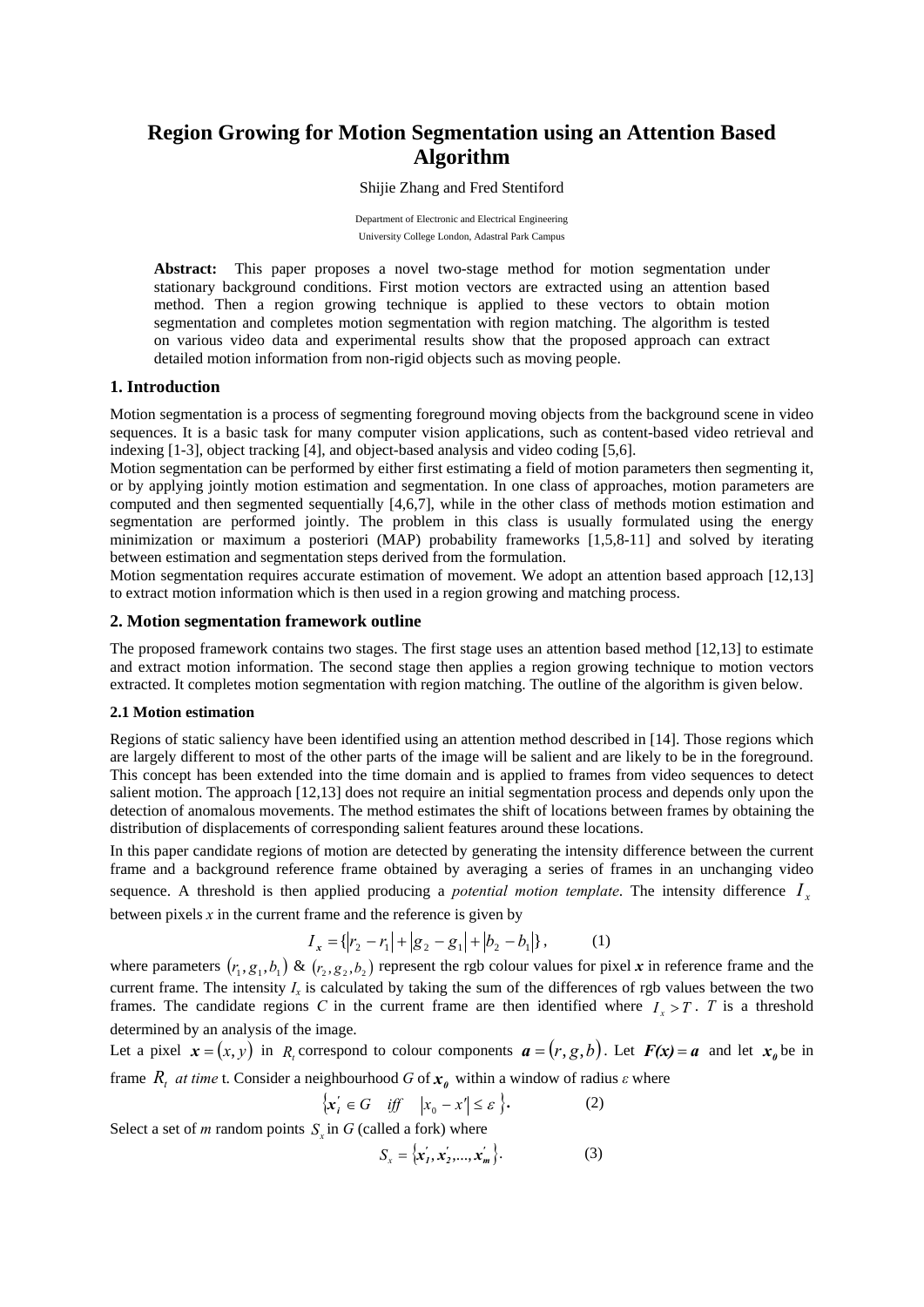Forks are only generated which contain pixels that mismatch each other. This means that forks will be selected in image regions possessing high or certainly non-zero attention scores, such as on edges or other salient features. In this case the criteria is set so that at least one pixel in the fork will differ with one or more of the other fork pixels by more than  $\delta$  in one or more of its rgb values i.e.

$$
\left| F_k(\mathbf{x}_i') - F_k(\mathbf{x}_j') \right| > \delta_k, \quad \text{for some } i, j, k. \tag{4}
$$

Define the radius of the region within which fork comparisons will be made as *V* (*view radius*). Randomly select another location  $y_{\theta}$  in the next frame  $R_{t+1}$  within a radius *V* of  $x_{\theta}$ .

Define the second fork

$$
S_{y} = \left\{ \mathbf{y}_{1}^{\prime}, \mathbf{y}_{2}^{\prime}, ..., \mathbf{y}_{m}^{\prime} \right\} \text{ where } \mathbf{x}_{\theta} - \mathbf{x}_{i}^{\prime} = \mathbf{y}_{\theta} - \mathbf{y}_{i}^{\prime} \text{ and } \left| y_{\theta} - \mathbf{x}_{\theta} \right| \leq V. \tag{5}
$$

 $S_y$  is a translated version of  $S_x$ . The fork centred on  $x_0$  is said to match that at  $y_0$  ( $S_x$  matches  $S_y$ ) if all the colour components of corresponding pixels are within a threshold  $\delta_k$ ,

$$
F_k(\mathbf{x}_i) - F_k(\mathbf{y}_i') \le \delta_k, \quad k = r, g, b, \quad i = 1, 2, ..., m.
$$
 (6)

N attempts are made to find matches and the corresponding displacements are recorded as follows: For the *j*th of  $N_l < N$  matches define the corresponding displacement between  $x_{\theta}$  and  $y_{\theta}$  as  $\sigma_j^{t+1} = (\sigma_p, \sigma_q)$ where

$$
\sigma_p = |x_{0p} - y_{0p}|, \quad \sigma_q = |x_{0q} - y_{0q}|,
$$
\n(7)

and the cumulative displacements  $\Delta$  and match counts  $\Gamma$  as

$$
\Delta(\mathbf{x}_{\theta}) = \Delta(\mathbf{x}_{\theta}) + \boldsymbol{\sigma}_{j}^{t+1} \left\{ j = 1, ..., N_{t} < N ,\right\} \tag{8}
$$
\n
$$
\Gamma(\mathbf{x}_{\theta}) = \Gamma(\mathbf{x}_{\theta}) + 1
$$

where  $N_l$  is the total number of matching forks and  $N$  is the total number of matching attempts. The displacement  $\bar{\sigma}_{x_0}^{t+1}$  corresponding to pixel  $x_0$  averaged over the matching forks is

$$
\overline{\sigma}_{x_{\theta}}^{t+1} = \frac{\Delta(x_0)}{\Gamma(x_0)}.
$$
\n(9)

This process is carried out for every pixel  $x_{\theta}$  in the candidate motion region  $R_t$  and M attempts are made to find

an internally mismatching fork  $S_x$ . The displacements are saved in the motion vector map  $O_{MV}$  and  $O_{MV}$ .

#### **2.2 Motion segmentation**

The motion vectors generated in the previous section tend to be associated with salient regions such as leading and trailing edges of moving objects; non-salient homogeneous regions are not assigned motion vectors and for this reason in the second stage a region growing algorithm is introduced which infers motion in these homogeneous regions. First homogeneous regions are identified. Then the position of the largest motion vector is taken as a seed for region growing and the value of this vector is assigned to pixels in the homogeneous region if this translation would lead to a pixel match in the next frame. This is repeated for the same homogeneous region to allow a different motion vector to be assigned to the remaining part of the same homogeneous region to obtain a match with the next frame. Regions which are changing shape would be affected by this process.

- 1. The location of the largest motion vector  $\phi_1^i$  in  $O_{MV}$  is labelled as a starting pixel for region growing for region  $P_i$  (*i*=1 initially).
- 2. Its  $8 * p$  neighbourhood pixels  $(p=1$  initially) are compared with the starting pixel for a colour match (equation (4)) and included in region  $P_i$  if a match is found.
- 3. Step 2 is repeated with  $p=p+1$ . The 8p-neighbourhood pixels are each included in region  $P_i$  if they match the starting pixel and are adjacent to a pixel already in region  $P_i$ .
- 4. Growing stops when no further pixels are included in region  $P_i$  in step 3.
- 5. Apply thresholding mask *C* to remove pixels grown beyond the candidate moving regions.
- 6. Assign  $\phi_1^i$  to all pixels in region  $P_i$  if they match corresponding pixels in the next frame in colour. Update  $O_{\text{MV}}$  with new assignments.
- 7. Search for  $2^{nd}$  largest motion vector  $\phi_2^i$  from  $O_{MV}$  in region  $P_i$ .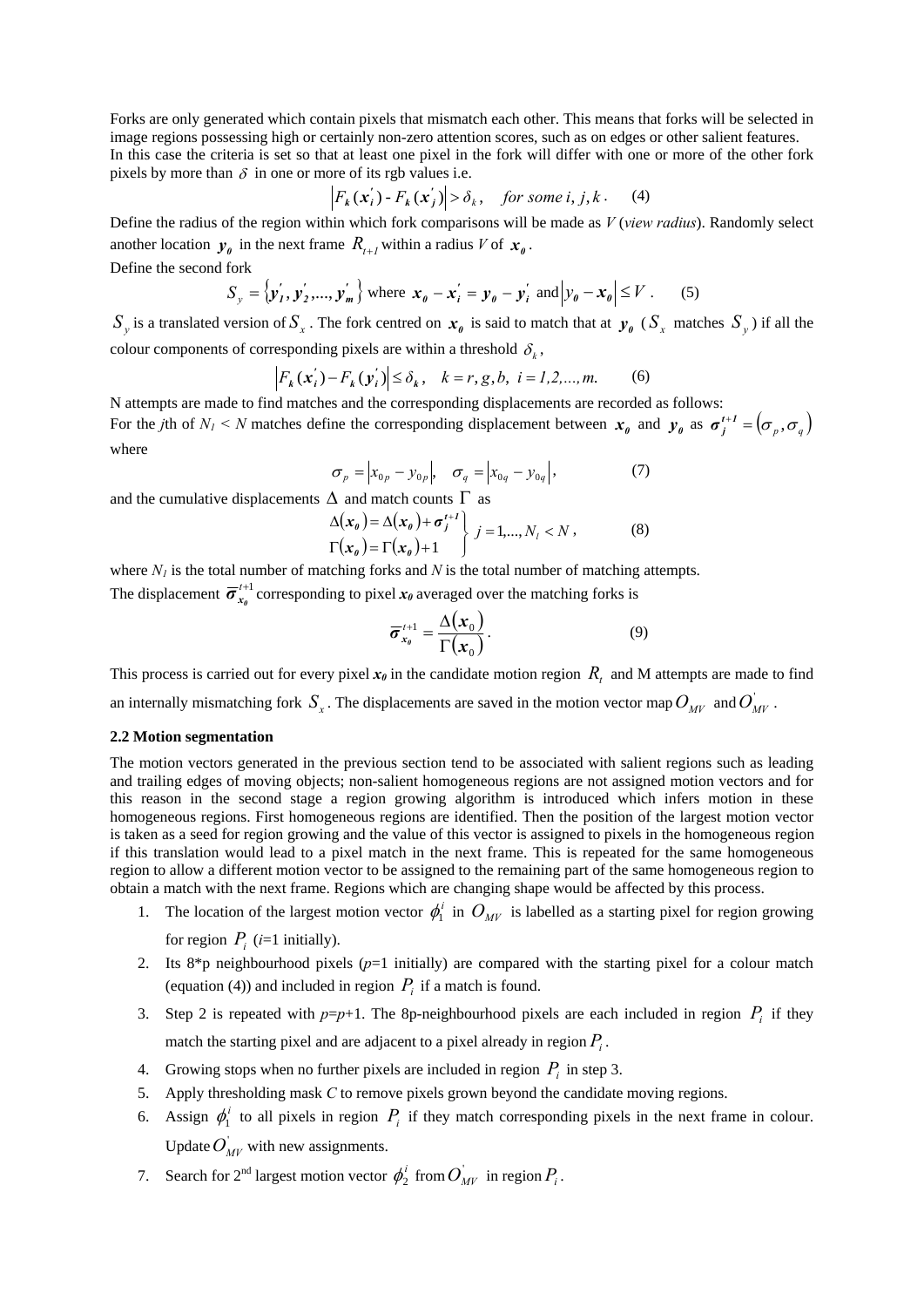- 8. Assign  $\phi_2^i$  to all homogeneous pixels in region  $P_i$  whose motion vectors are not already assigned with  $\phi_i^i$  if they match corresponding pixels in the next frame.
- 9. Update  $O_{MV}$  and  $O_{MV}$  with new assignments.
- 10. Repeat Step 1-9 for  $i = 1, ..., \Phi$  regions until growing ceases.

Seed motion vectors  $\phi_1^i$  are rejected if their locations are not present in a difference frame between the current and next frame. This eliminates the spurious analysis of stationary objects not present in the reference frame.

## **3. Results and Discussion**

The attention based region growing algorithm is illustrated on various data [15] both indoors and outdoors. The parameters of all experiments were  $M = 100$ ,  $N = 10000$ ,  $\varepsilon = 1$ ,  $m = 2$ ,  $\delta = (40, 40, 40)$ ,  $T = 90$ . *V* is selected according to the maximum velocity expected in the clip. Values of  $\Phi$  in the results below reflect the point at which no further motion vectors are assigned.

### **3.1 Reading University**

A pair of 768x576 frames from a campus sequence was analysed with results shown in Figure 1. The reference frame was obtained by averaging over 200 frames. The intensity difference frame indicates the areas of candidate motion for subsequent analysis. Motion vectors were calculated as above for each pixel in the car region and plotted in Figure 2 before and after region growing. The moving region is magnified so that the individual motion vectors can be seen. A region growing map shows the separate regions  $P_i$  with the colour

indicating the order of their generation according to the colour bar.  $V = 10, \Phi = 30$ . Approximately 90% of pixels in all the homogeneous regions (1 to 30) are assigned motion vectors.



(a)  $(b)$   $(c)$   $(d)$ *Figure 1: (a) Current frame; (b) next frame; (c) reference frame; (d) intensity difference frame.*



*Figure 2: Motion vector maps (a) before and (b) after region growing; (c) region growing map.* 

### **3.2 London Train Station**

The results from a pair of 720x576 frames from a London Train Station sequence are shown in Figure 3. The reference frame was obtained by averaging over 1000 images taken from the video. Motion vectors are plotted in Figure 4 for the top pedestrian after region growing. A region map is shown. It is worth noting that pedestrian's arm has a different motion to his body which is illustrated in the magnified view.  $V = 15$ ,  $\Phi = 30$ ,  $T = 180$ .



*Figure 3: (a) Current frame; (b) next frame; (c) reference frame; (d) intensity difference frame.*